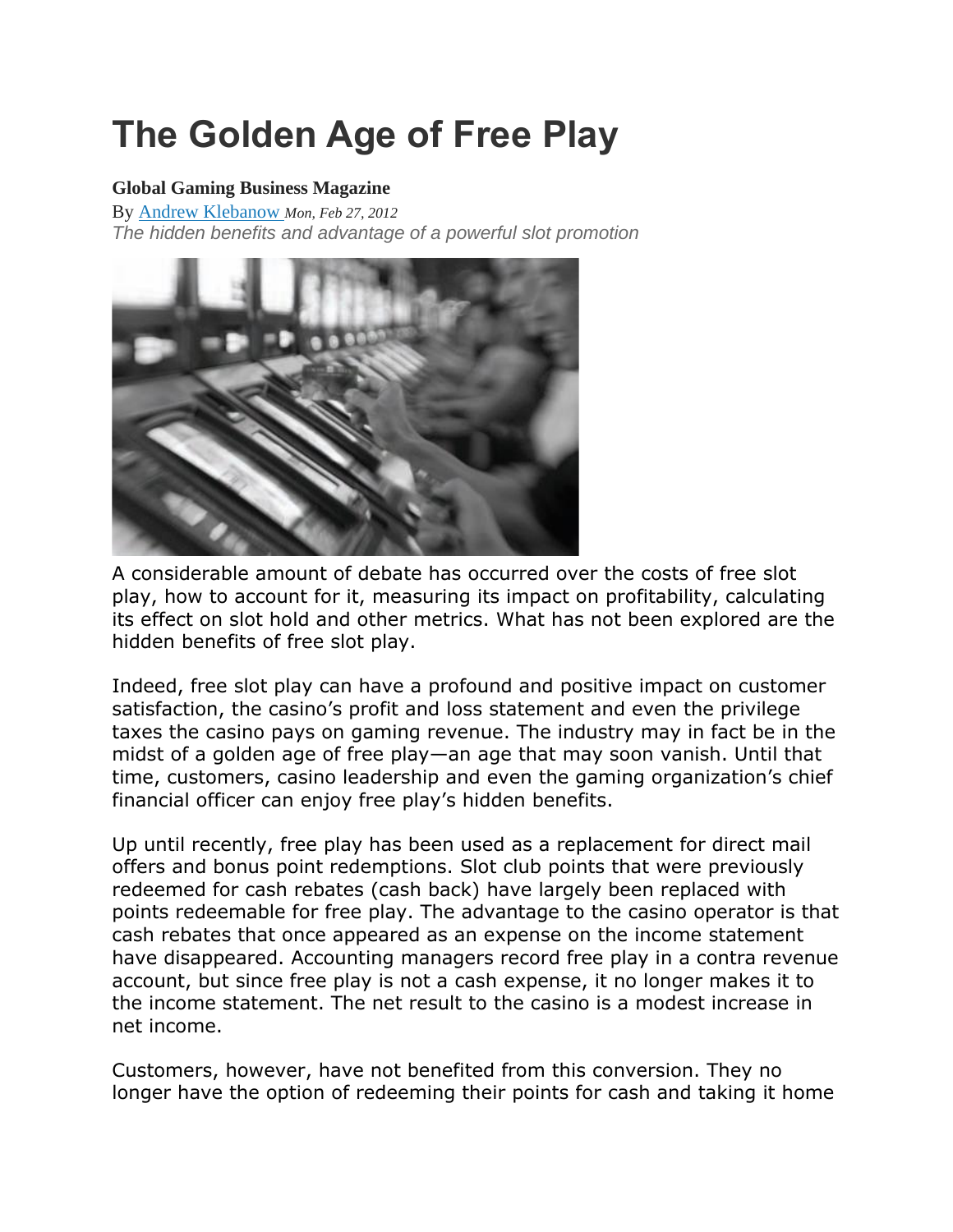with them. At the very least, they must cycle their free play through a slot machine and then redeem whatever drops to the win meter for cash.

#### **The Benefits to Customer**

Recently, casinos have begun to offer free play in promotional drawings in lieu of merchandise such as cars, boats and motorcycles. Traditionally, casinos would offer a cash option in lieu of merchandise, but at a discount. More often than not, customers will take the cash, since they are responsible for paying income taxes on the value of the prize, or they have no use for that particular prize.

With free play, the casino now can offer a third option: \$30,000 in free play, which the customer can download from his account, at his leisure. The casino may impose certain restrictions (for instance, maximum amount that can be downloaded in a day, an expiration date or like cash, offer it at some discount), but let's assume the casino offers the free play without restrictions and at the same face value as the car.

Assuming a tax liability of 30 percent, if the customer chooses the car, his liability would be \$9,000. If the winner takes the cash option, the tax liability would be \$6,750. However, if the player selects the free play, the tax liability would be nothing.

Unlike a car, free play cannot be transferred to someone else. It essentially has no monetary value. Free play, by definition, is simply something that initiates a handle pull. That handle pull may or may not generate a winning outcome. Just like bonus points that are redeemed for free play, there is currently no tax consequence for receiving that free play. If the free play is wagered and generates a winning outcome of \$1,200 or more, it will trigger a taxable event. However, it is possible that the customer could cycle through the free play without generating a taxable event, in which case whatever winnings do occur will drop to the win meter, which the customer can then cash out. Alternatively, it is possible, albeit slim, that the free play does not generate any winnings at all, in which case there is nothing to cash out. To the gambler who visits the casino with any degree of frequency, the free play option is the best alternative.

## **Benefits to Property Leadership**

The free play option also offers benefits to property leadership. Assume that every month a casino has a drawing for some expensive piece of merchandise, a fairly common occurrence. This merchandise may be comprised of a car, a motorcycle, a recreational vehicle or a boat. It may